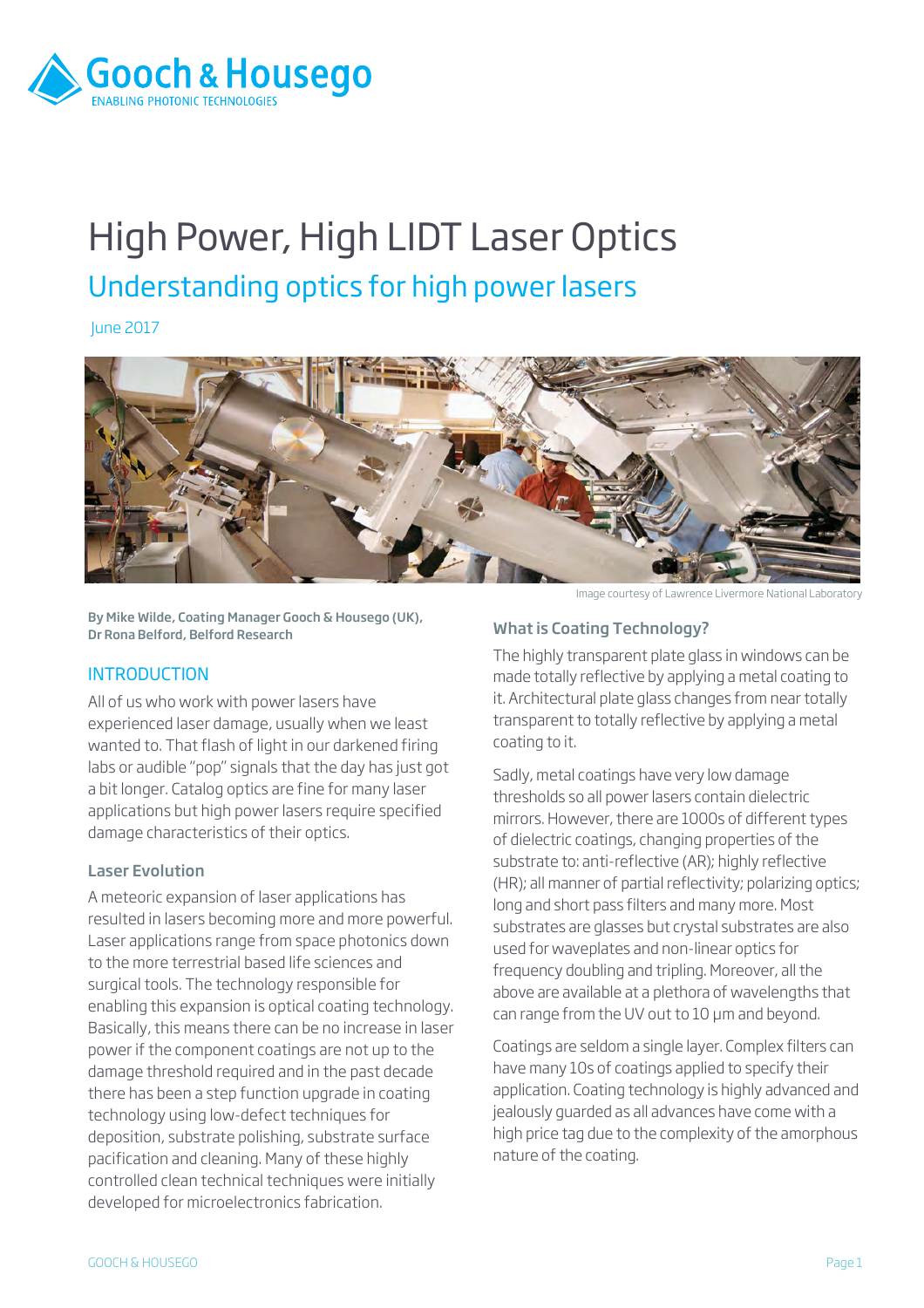Coating processes are complex and rely on having substrates that are uniform in terms of composition, transmission and refractive index. The uncoated substrate surface must be free from stress (polishing induced) defects; clean; and in some cases, a reactive surface is required. Grinding, polishing, defect removal, stress relief, cleaning and surface conditioning of the substrates all can be considered part of coating technology.

# POWER RESILIENCE OF LASER OPTICS – LIDT

Damage thresholds are determined in terms of peak pulse power density. The threshold is the point at which further increase in power density can result in damage. The methods used are detailed rigorously in several ISO standards<sup>i</sup> governing Laser Induced Damage Threshold (LIDT) determination. Laser damage is defined as "any permanent laser-radiationinduced change in characteristics of either the substrate or the coating". We often assume that it is only pulsed laser optics that require damage testing as CW testing is perhaps less than 2% of the volume tested due to their relatively low power applications (we exclude  $CO<sup>2</sup>$  lasers here). And we may also be forgiven for assuming the nanosecond regime is the bee's knees, as pulsed lasers in the nanosecond regime account for well over 90% of the current power market. However pico- and femtosecond applications are also growing.

When a coating is damaged inside a laser resonator, we can see a cascade of damage and identifying which optic started the process can be tricky. Damage during laser manufacture and more worryingly during operation can be immensely costly and downgrades customer confidence. Laser damage testing is essential for many applications.

The advantage for the consumer (either an optical designer or a component manufacturer) of working with an independently validated, commercial testing firm is above all accuracy. Consistency and accuracy can avoid the types of damage shown in Figure 1.

The system developer is well-advised to send samples out on a "round robin" assessment of testing facilities – to find out the level of detail and analysis provided.

Most large volume power laser manufacturers (end users) will have a preferred test house providing consistent results. LIDT reports should give the coater more information than just a number. Advanced analytical threshold determination methods can reveal important damage diagnostics. Testing provides a low-cost route to coating development.

## ISO Standard Damage Test Types

ISO 21254-1,2 and 3 Standards define the test methods for determining the laser-induced damage threshold and for the assurance of optical laser components subjected to laser radiation as well as the vocabulary and definitions related to laser induced damage.

All damage tests are statistical tests and sample sizes over 15 mm<sup>2</sup> allow the best test outcomes. ISO 21254-2 describes the methodology of the tests. There are two principal tests: S-on-1 and 1-on-1.

S-on-1 refers to several shots on each unexposed test site. Some materials require many 100s of hits per site. An array of test sites gives the statistical damage information over the sample surface.

1-on-1 refers to a single shot on each unexposed test site; each shot is on a fresh site. This test is used where subthreshold annealing or sputtering cause inaccuracy.

So why can we not just use a single site and ramp up the power to find the threshold? Two reasons: first the chosen site may not represent the entire surface, and secondly, sub-threshold irradiation anneals the sample raising (falsely) its LIDT by a substantial amount.



Figure 1 Damage micrographs illustrating laser damage in different materials<sup>II</sup>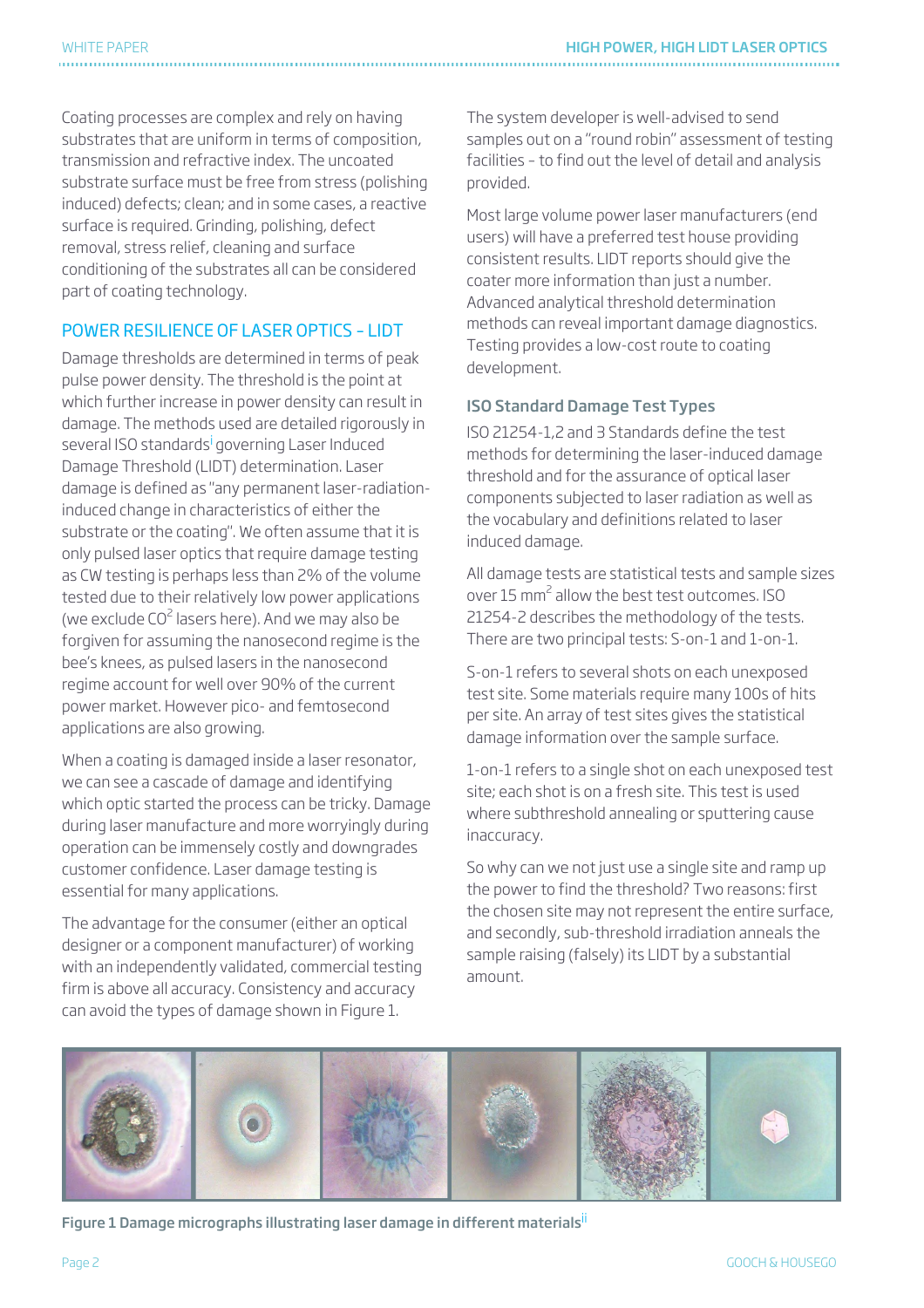# MEASURING LIDT

## Threshold Determination

LIDT tests are used in process evaluation and in some cases coater evaluation. It reveals actual threshold values in MW/cm<sup>2</sup> (or J/cm<sup>2</sup> specifying the pulse duration). The most common, and by far the most rigorous test for the sample is the ISO 21254-2:2011; S-on-1 test<sup>iii.</sup> Several shots are applied to each site. Figure 2 shows a typical test pattern and an idealized damage pattern. Damage testing is a statistical process, variations over the surface are accounted for by testing several rows located over the surface. Each site within a row gets the same energy or power. This is increased row by row.



#### Figure 2. Typical test arrangement; red dots indicate damage eventsiv

- Incident sites (usually well over 100 sites) are exposed to the beam.
- Each site is exposed to several pulses for a standard S-on-1 test.
- Each site in a row is tested at the same power level. Power is increased, row by row until a damage pattern is obtained.
- The peak power level is the critical factor in causing damage.

The idealize pattern shown above would produce the "perfect" graph, shown in Figure 3.



#### Figure 3. Idealized damage event pattern Damage probability vs MWcm<sup>2</sup>

- Graphical Analysis. The very first damage events are the most difficult to detect. The threshold is obtained from the intersect. And so, graphing the results removes the uncertainty of missing that first event. Graphical analysis also provides coating uniformity information
- Least Fluence only gives the last value at which no damage was detected.

#### Certification Pass/Fail Tests

After a level of confidence is gained in the process via threshold tests, batch-to-batch consistency can be monitored by Pass/Fail certifications. Here "user defined" specification stipulates an acceptable end user value and several sites within a central area of the test piece are irradiated at that value. This provides a low-cost route to ongoing process evaluation and reproducibility.

#### Spot Size (Beam Diameter)

Spot sizes of 0.8 to 1.00 mm are ideal. Spot size can become an issue when the test laser power is limited. ISO 21254-1:2011 sets a lower limit for beam diameters of 0.2 mm. Below the 0.2 mm limit accuracy is severely compromised.

# LIDT and Pulse Duration Regimes

Nanosecond Regime: Most high-power lasers and laser systems inhabit the nanosecond regime. This class of lasers is used in space applications; target designation, metal machining and surgery. Eye and angioplasty surgery are laser controlled to achieve the accuracy needed and where a low zone of necrosis is essential. LIDT damage mechanisms within this regime are fundamentally heat based and a high level of accuracy is possible in these measurements.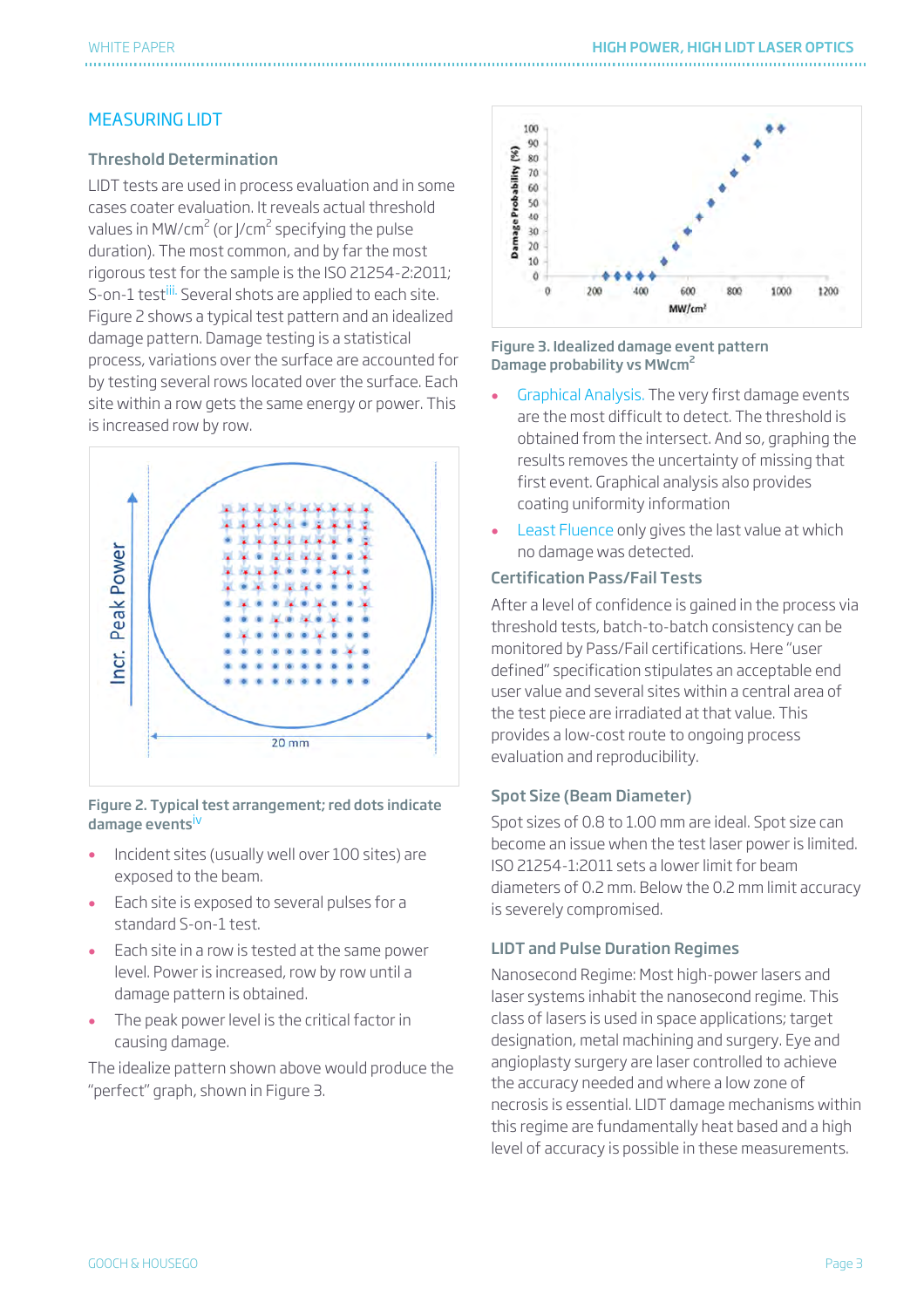Picosecond and femtosecond: As we get smaller and smaller pulse durations the high-power applications shift from metal machining to the much more difficult glass machining applications. Laser damage mechanisms change gradually through the picosecond to the femtosecond regime; electric field plays an increasing part in damage mechanisms and is an increasing contributor to damage causation. Early work in 1972<sup>v</sup> first saw that the electrical field was a contributor. One of the restrictions in femtosecond laser design and subsequent growth originates from a lack of accurate femtosecond laser damage. The corona of charge contributes to lowering the LIDT.

## Defects from structural features

Transparent and semitransparent materials are most susceptible to laser damage as the beam passes through the material. It has more opportunity to cause damage than say in mirrors, where the beam will penetrate only a few microns into the dielectric coating. LIDT can be lowered by physical defects arising from:

- Non-perfect surface finish: The polishing process limits the surface threshold of laser induced damage by introducing (or not removing) various imperfections: roughness, scratches, pits, microcracks, impurities, and where applicable, crystal dislocations<sup>vi.</sup>
- Inclusions: Inclusions larger than 0.1mm in diameter will absorb the laser energy, heat, and cause mechanical failure<sup>vii</sup>.

## Defects -from molecular absorbers; electronic states in the band gap

For most high LIDT optics manufacturers a low physical defect structure is the starting point. Now comes the true nitty gritty of high end optics: Damage due to submicron defects and absorbers. We now take a step into the science behind high laser threshold damage and why it is essential to conduct an LIDT test at the optic's specified wavelength.

# LASER DAMAGE CAUSES

#### What is a defect? Multi-disciplinary ways of telling the same story

Coatings are thin film amorphous structures and development of optical coatings is in practice the domain of optical coating technologists. Development of different compositions and substrates is, by definition, the realm of solid state chemists and more

recently of material scientists. But the end users of high-end optics are physicists and so the language of damage oscillates from one to the other. What a chemist will call a dangling bond, a physicist will tag as a defect state or localized defect state. All are correct. The physicist's energy diagram of defect states can predict wavelength-specific damage as can the chemist's FTIR spectroscopy of the region of interest. Both approaches give helpful insights.

#### Glasses and their LIDT sensitive interactions

Many problems exist in the glassy (amorphous) state that are more easily dealt with in crystals. For example; all glasses have additional "tail states" at the edge of the band gap compared to their crystal counterparts<sup>viii</sup>. Tail states originate from the frozenin structure of glass (distorted bond angles and bond lengths). But there are also defect states within the band gap due to dangling bonds, non-stoichiometric local content and unsaturated bondsix. Optics manufacture is all about ridding the structure of these states to allow absorption-free pathway through the glass, the coatings and all the interfaces present. This is certainly a challenge for the coating manager. Extensive work has resulted in High-LIDT laser optics and in turn high power lasers.

Coatings are designed for specific wavelengths and at the wavelength of use they are fabulously clear of defects; 99.95% transmission is common in high LIDT AR optics and that is the overall figure including all interfaces. If there is a known absorber within the desired wavelength region great care must be taken to exclude that absorbing species.

#### Water or -OH in glass and its effect on laser damage thresholds

If we look at fused silica, as it is the most common substrate, and the most robust, it has a wide band application with cut offs above 175 nm and the IR at over 2800 nm. Its major absorbing species is the -OH stretch shown in Figure 4.

The main absorber problem in the near infrared (NIR) is the -oxygen hydrogen (-OH) bond. We know that the -OH bond has a resonance at 2 µm (stretch) and another just prior to its cut off at about 3  $\mu$ m (deformation). But these absorptions can be very broad and start affecting LIDT values at about 1400 nm. So, what is happening?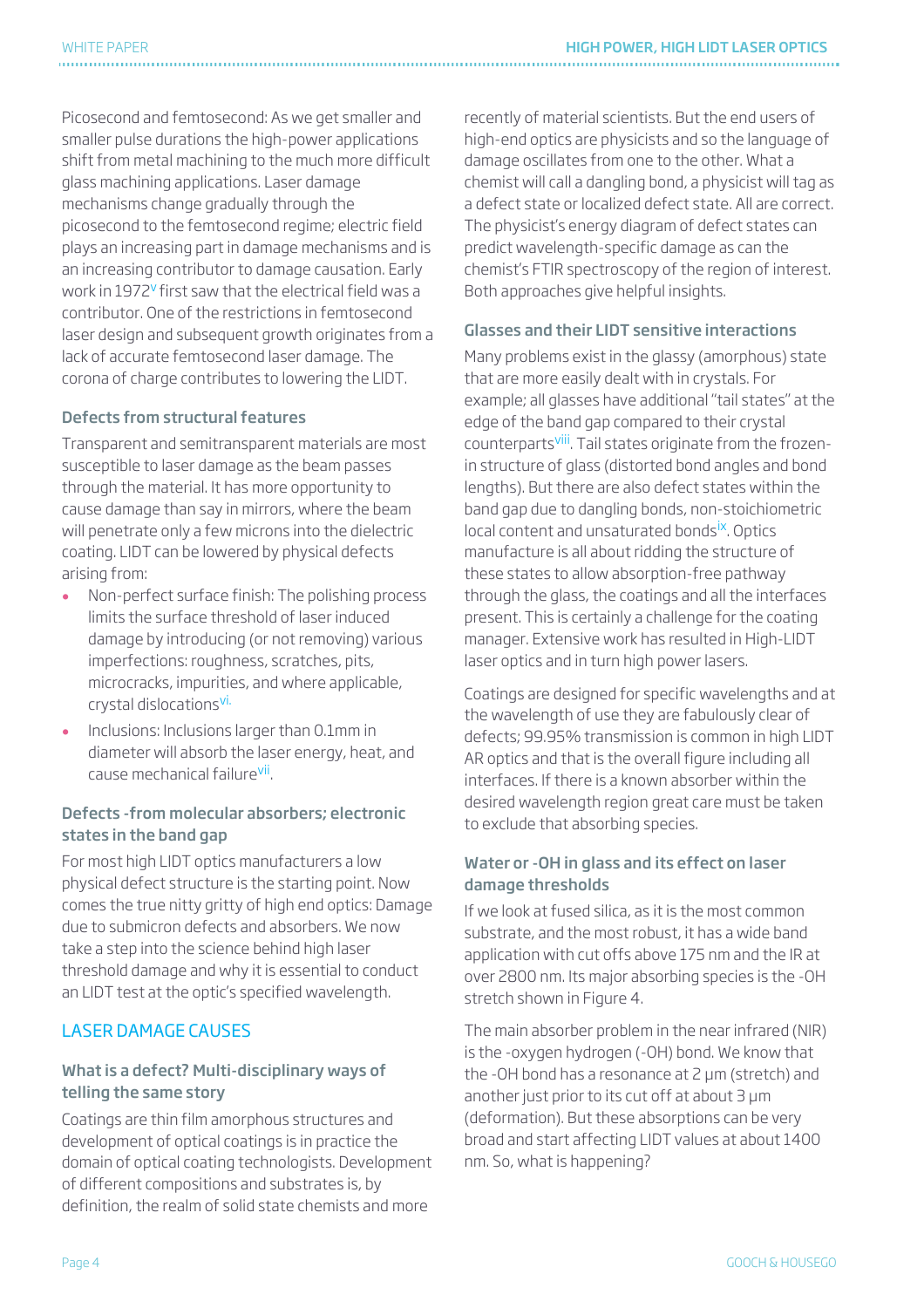

Two effects contribute to the extensive -OH absorption. The first is thermal, the fundamental stretch frequency peaks at about 2000 nm and when 2 µm laser light passes through, energy is absorbed from the beam to cause stimulated vibration in all -OH species present. Another process contributes; the energetics of the -OH bond vibration. The easiest opportunity to break the -OH bond is at full extension or at full compression, i.e. at each end of the vibration. The resonance frequency absorption increases the opportunity as the number of vibrations increase. So, we have a twofold mechanism for accelerating damage and reducing the optic's LIDT value.

#### RESEARCH & DEVELOPMENT

An ongoing research project by our independent test house, Belford Research, into novel 2-micron testing methods threw up some extraordinary live footage of damage enabled by high quality G&H coatings.

#### Laser Damage Live Video 1: The Kerr Effect - Ejection

This video shows a high threshold G&H front face coating allowing an intense laser beam to enter a silica block. The beam was so intense that the Kerr Effect was evident and [explosive damage is seen happening live on the exit](https://goochandhousego.com/laser-damage-live-video-1-kerr-effect-ejection/)  face.



For this event to occur the high quality of the coating actually elevated the surface damage threshold of Silica by ~30%. While this is seen frequently in low LIDT substrates, we have never seen this in silica. Uncoated fused silica has a very high damage threshold.

#### Laser Damage Live Video 2: The Kerr Effect - Propagation



[Video 2 shows the same effect but records](https://goochandhousego.com/laser-damage-live-video-2-kerr-effect-propagation/)  damage propagation over 50 mm in length.



To watch the videos, refer to videos in the Resources section of the Gooch & Housego website: https://goochandhousego.com/category/videos

# BEST PRACTICES TO ACHIEVE HIGH LIDT **COATINGS**

Particles, scratches, and impurities smaller than a fraction of a micron will generate large craters of damage when subjected to intense, short-pulse radiation. Surface features can cause refraction and interference giving all manner of damage patterns. Defects which do not impair performance of a vision system can easily cause a failure in a laser radiation environment. A good review of the current state of the art in 2015 is Laser-Induced Damage in Optical Materials by D. Ristau<sup>x</sup>.

To achieve High LIDT Optical Systems, the designer needs: finished substrates with minimal defects; cleaning processes which enhance the bond between coating and substrate, and most importantly coating designs that minimize absorption, enhance durability, and optimize beam qualities. The assembly needs to be robust and protect the optical components from outgassed materials and particulate accumulation.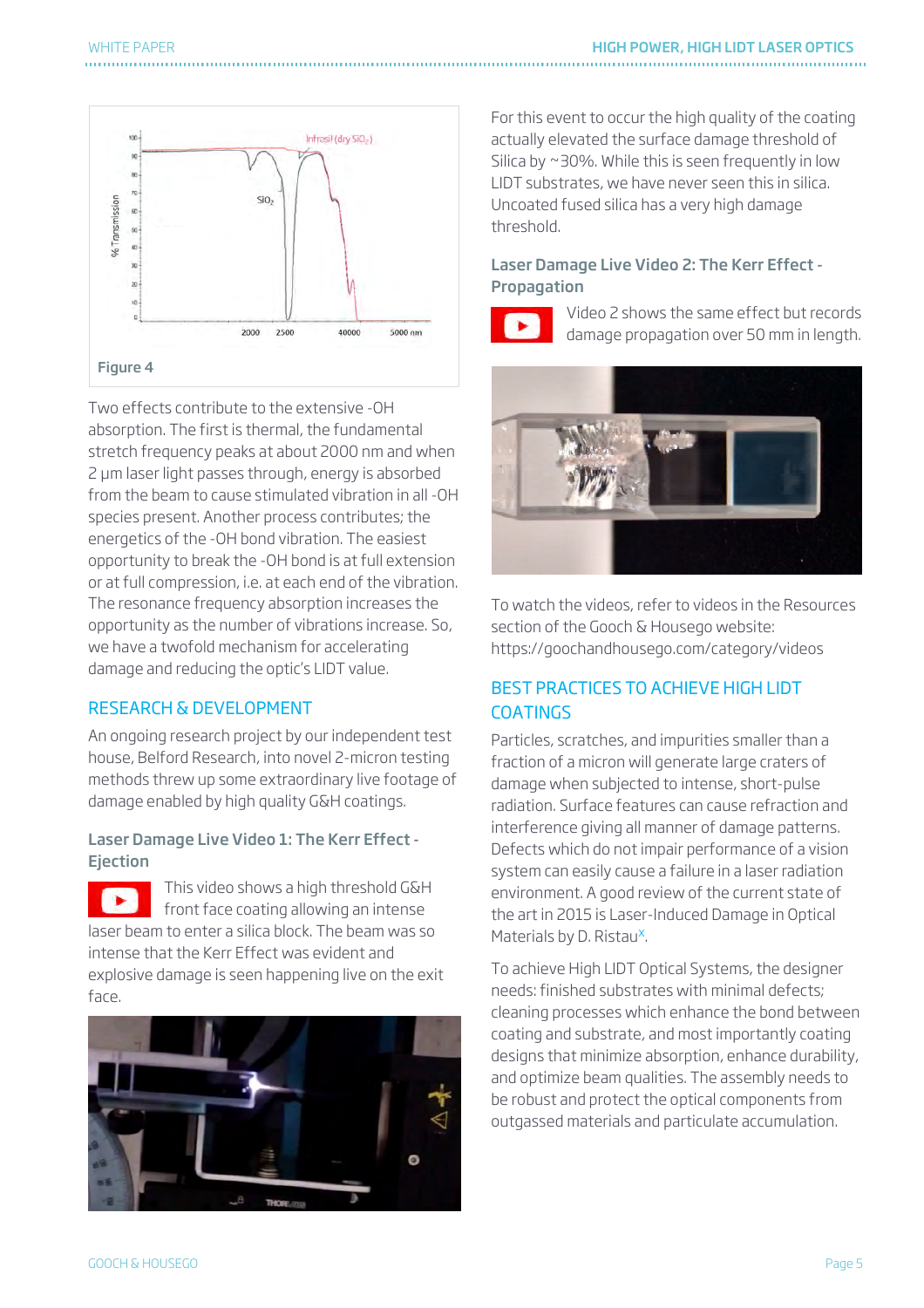#### WHITE PAPER **AND RESERVE THE PAPER OPTICS** AND MELTIC AND MELTIC AND MELTIC AND MELTIC AND MELTICS AND MELTICS AND MELTICS

## Pursuit of Perfect Substrates

Optical component fabrication comprises several mechanical steps to shape, grind, and polish the substrate into its predetermined form. Each mechanical step will generate stress and strain on the optical surface, damage the subsurface, imbed impurities from polishing materials, weaken the surface with a sub-ideal pH and create defects in the glass (or crystalline) optical substrate.

Figure 5a is a schematic view of successive steps from shaping to polishing. Figure 5b gives the mechanical damage depths in microns.



Figure 5a



#### Figure 5b

Providers of high power optical systems employ a variety of inspection tools to ascertain the true surface quality. High LIDT optical fabricators, such as Gooch & Housego, work closely with their slurry suppliers to create the ideal physicochemical polishing environment. Too acidic a slurry will create an "orange peel" effect, too basic and the material removal rates can be reduced to become noneffective. Sub-substrate damage, SSD, is caused by the several mechanical forming and polishing steps. SSD can be minimized by a gradual decrease in polishing particle size, removing enough material to eliminate the fractures from the previous step.

Requirements for even higher levels of cleaning utilize remote plasma etching to give a contact-free final step. Various non-destructive testing methods have been developed to identify SSD including optical coherence tomography, total internal microscopy, confocal fluorescence microscopy, and light scattering<sup>vi</sup>. Post-polishing treatments with laser annealing, acid etching, and MRF finishing have all proven to be effective at reducing the surface defects and improve LIDT<sup>vi</sup>.

## Perfection in Cleaning

Cleaning involves two primary steps. The first is to remove all particulates and organic contaminants from the surface. The second is to generate a chemical environment which facilitates or enhances the bond between coating and substrate. High LIDT coating providers are naturally wary of accepting substrates polished and cleaned in a third-party facility.

- First, they must thoroughly re-clean the substrates and assume a wide variety of contaminants are deposited upon the optic. As they inherit the polishing process physicochemical environment (acidic, basic, slurry materials, and subsurface damage).
- Secondly, hand finishing or advanced ultrasonic cleaning can create an ideal surface to coat.

# Optimized Coating Equipment

High LIDT coating facilities follow stringent procedures to minimize contamination from all sources, an ISO 14644-1 class 2 clean-room environment is used for high power optical coating. Everything is specified, from oil-free vacuum pumps, to the type of deposition electron guns and targets. All planetaries, targets, guns and sources are designed or specified along with material sourcing. There is an extensive variety of high LIDT components; windows, mirrors, prisms, beamsplitters, polarizers, and filters. Each with its own unique requirements for high LIDT – chambers become optimized for certain types of coatings and each chamber is customized to serve a subset of optical coatings and wavelengths. Deterministic metrology is used during coating to deposit the correct amount of each material at each layer. Interferometry, spectroscopy, and polarization testing are all carried out very near to the coating chambers to ensure compliance with specifications without leaving the clean coating environment prior to packaging.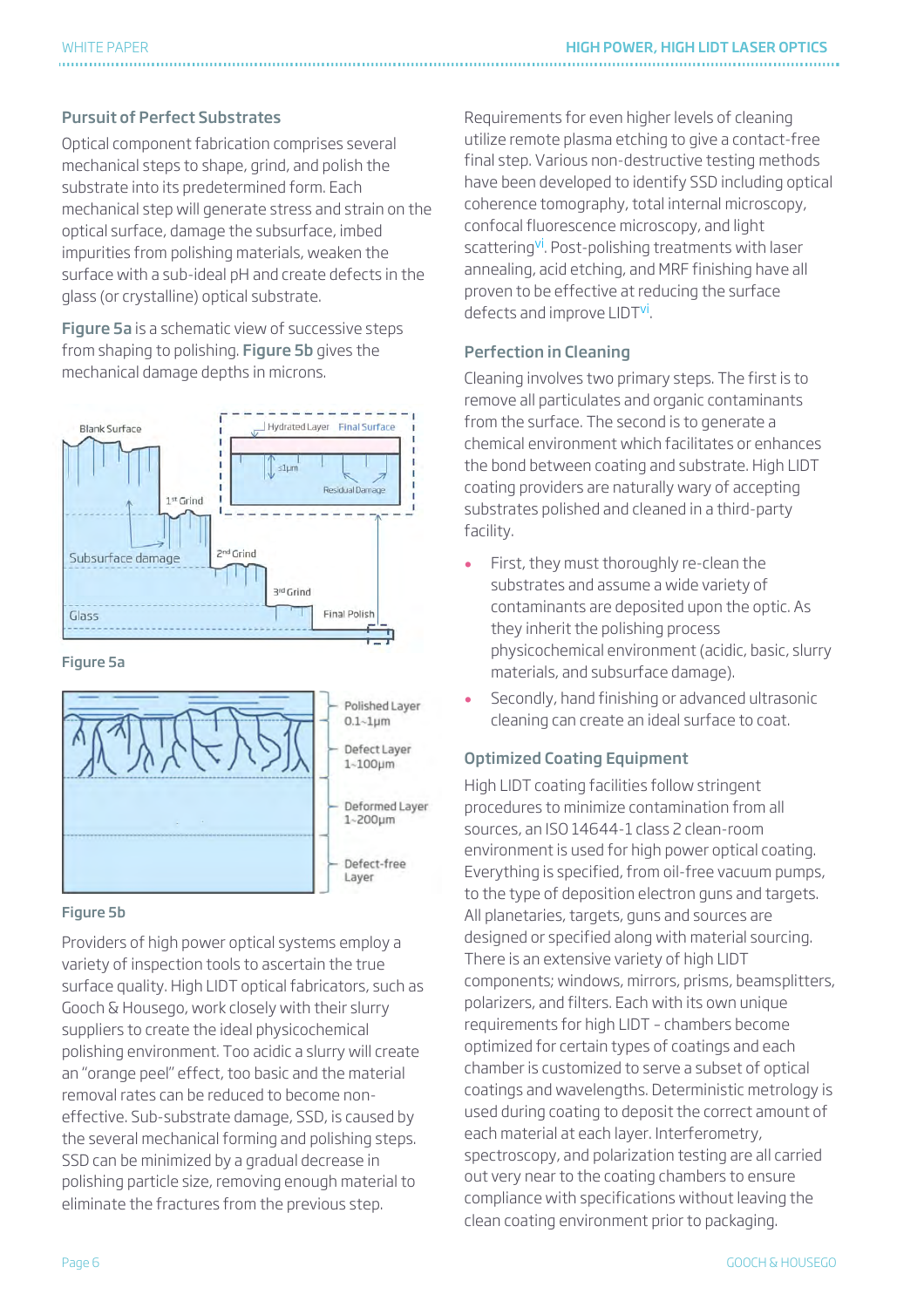# DESIGNING NEW COATINGS

Nothing can replace the experience and talent of our top coating designers in whose hands, these precision processes are used to bring coatings into existence. Creating a new coating is an iterative process. It is a balancing act of combining coating methods, chemical composition, deposition timings and rates. They finally yield an index-matched, defect free, high damage tolerance optic to modulate, twist, polarize, reflect or transmit high intensity short pulse laser power. A challenging set of requirements and one indicative of the complexities of the optical manufacturing and the application processes. The number of iterations in a new coating design can be markedly reduced by high quality, highly consistent LIDT testing, showing the direction of change.

## MAINTAINING STANDARDS

The magic wielded by the talented coating technologist must be repeated day in, day out. Once your standards are known in the high-energy market, they have to be delivered every time.

#### Repeatability

Regular testing of the coated optical components during the design process and after ensures not just compliance for a particular batch of optical components, but also that the day-in/day-out operations of the coating facility are repeatable and reliable. Followers of the Deming quality system know that a process which is under control stays within its operating conditions all the time. Gooch & Housego therefore, strives to ensure its coating systems operate within control with continuous testing of coated optics. Few companies can boast the reputation G&H has for consistent high quality.

#### Accuracy

G&H's process testing accuracy removes the uncertainty which often besets extrapolation.

#### Witness testing of substrate-coating system

G&H witness testing pieces are from the same polishing batch, cleaned at the same time, and coated in the same orientation and can be the same shape, as the actual production parts. Witness pieces are tested regularly to ensure high LIDT and confirmation of coating processes and the entire coating-substrate system. Few competitors can boast these standards.

#### Insertion Loss testing

More complex optical components, such as Qswitches, are tested by G&H for insertion loss. An atwavelength laser insertion loss test is a good predictor of LIDT performance and component longevity. High insertion loss is a good indicator of absorption or scattering – both of which lead to failure modes for pulsed applications. At-wavelength laser testing of Insertion Loss also provides an excellent source of coating performance feedback. This further improves process improvements in the coating methods and procedures.

#### Absolute Performance

Direct, at-wavelength measurements and regular testing lead to a continuous process improvement cycle for any manufacturer of high LIDT components. Through their adherence to best-in-class processes and in-house development, G&H has realized coating processes which consistently result in some of the highest LIDT across all coating materials; It has actually significantly increased the LIDT value of the robust polished quartz surfaces; and doubled the LIDT value of some softer bulk materials.

# In The Pipeline

Each new laser application, whether it be new wavelengths; smaller pulses; higher powers; frequency modulating and or wavelength tuning, all without exception owe their possible existence to better, stronger, higher LIDT coatings.

Within four years of the first laser being fired in 1960, it was reported in the literature that "laser damage to optical coatings was inhibiting further development of higher powered lasers". And this still holds true. Coating technology is the enabling technology for the entire laser industry. LIDT testing is the guide for new coatings development.

> Future development New Applications; New Wavelengths; Smaller Pulses: Higher Powers